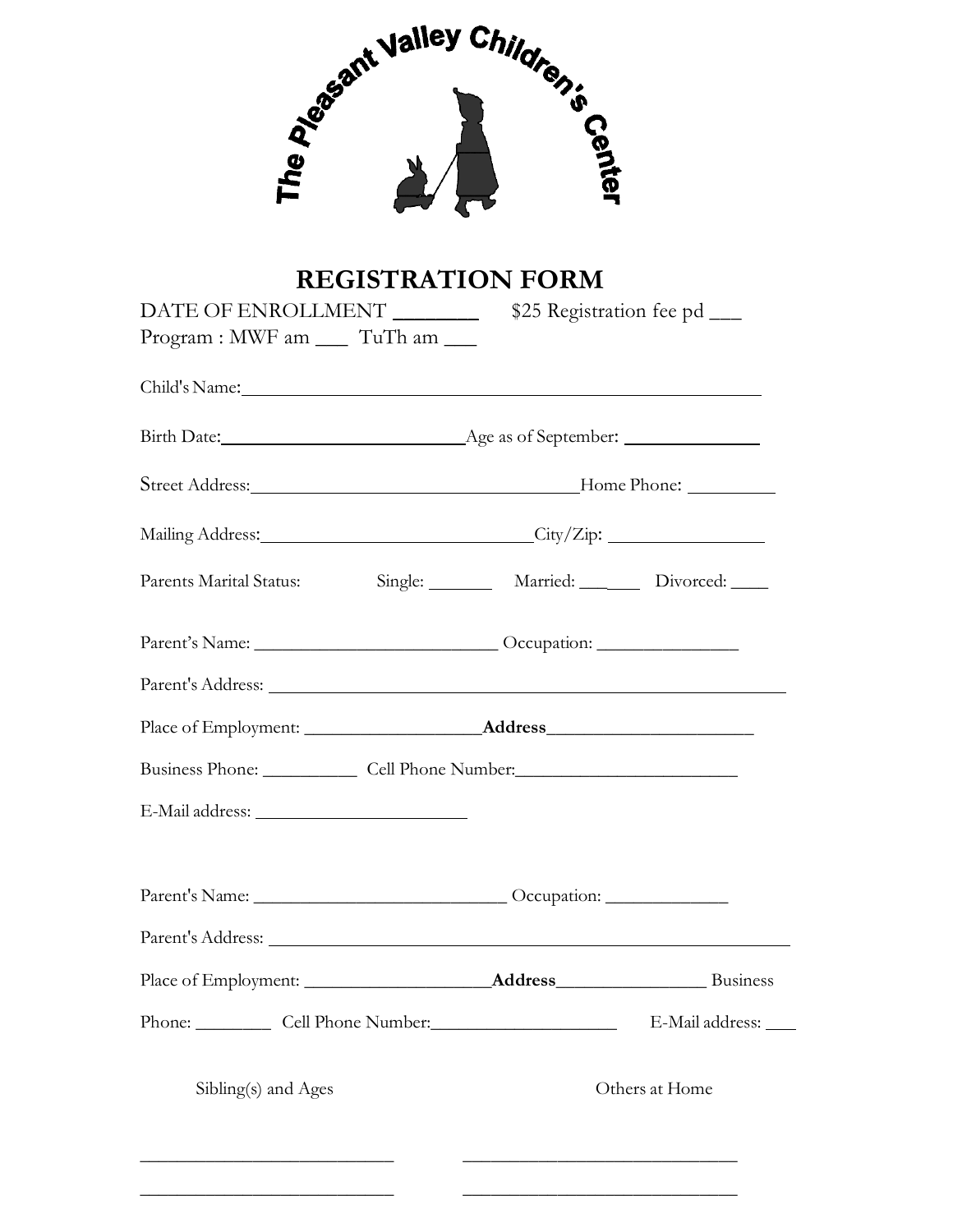**In accepting enrollments, preference will be given to (1) continuing members until open registration, and (2) new members in order of application date. If necessary, a waiting list will be kept. Financial assistance is available,if interested pleaseplacean "X" in this line: .**

> **EMERGENCY INFORMATION**

| Child's Physician:                                                                                                                                                                                                            | Phone:                                                                                                                                                                                                                        |  |
|-------------------------------------------------------------------------------------------------------------------------------------------------------------------------------------------------------------------------------|-------------------------------------------------------------------------------------------------------------------------------------------------------------------------------------------------------------------------------|--|
|                                                                                                                                                                                                                               | Physician's Address: Child's                                                                                                                                                                                                  |  |
|                                                                                                                                                                                                                               | Dentist: Phone: Phone: Phone:                                                                                                                                                                                                 |  |
|                                                                                                                                                                                                                               |                                                                                                                                                                                                                               |  |
|                                                                                                                                                                                                                               | Parent's Health Insurance: Policy Number: Policy Number:                                                                                                                                                                      |  |
|                                                                                                                                                                                                                               |                                                                                                                                                                                                                               |  |
| Is your child in someone else's care (other than a parent) before or after school?<br>If yes, please list the name and phone:                                                                                                 |                                                                                                                                                                                                                               |  |
|                                                                                                                                                                                                                               |                                                                                                                                                                                                                               |  |
| care would be to transport your child to Charlotte Hungerford Hospital.                                                                                                                                                       | Do you wish to authorize the teachers to initiate emergency medical care if neither you nor your                                                                                                                              |  |
| Persons authorized to pick up your child other than parents:                                                                                                                                                                  |                                                                                                                                                                                                                               |  |
|                                                                                                                                                                                                                               | Name: Name and the second contract of the second contract of the second contract of the second contract of the second contract of the second contract of the second contract of the second contract of the second contract of |  |
| Name: Name and the second contract of the second contract of the second contract of the second contract of the second contract of the second contract of the second contract of the second contract of the second contract of |                                                                                                                                                                                                                               |  |
| Name: Name:                                                                                                                                                                                                                   |                                                                                                                                                                                                                               |  |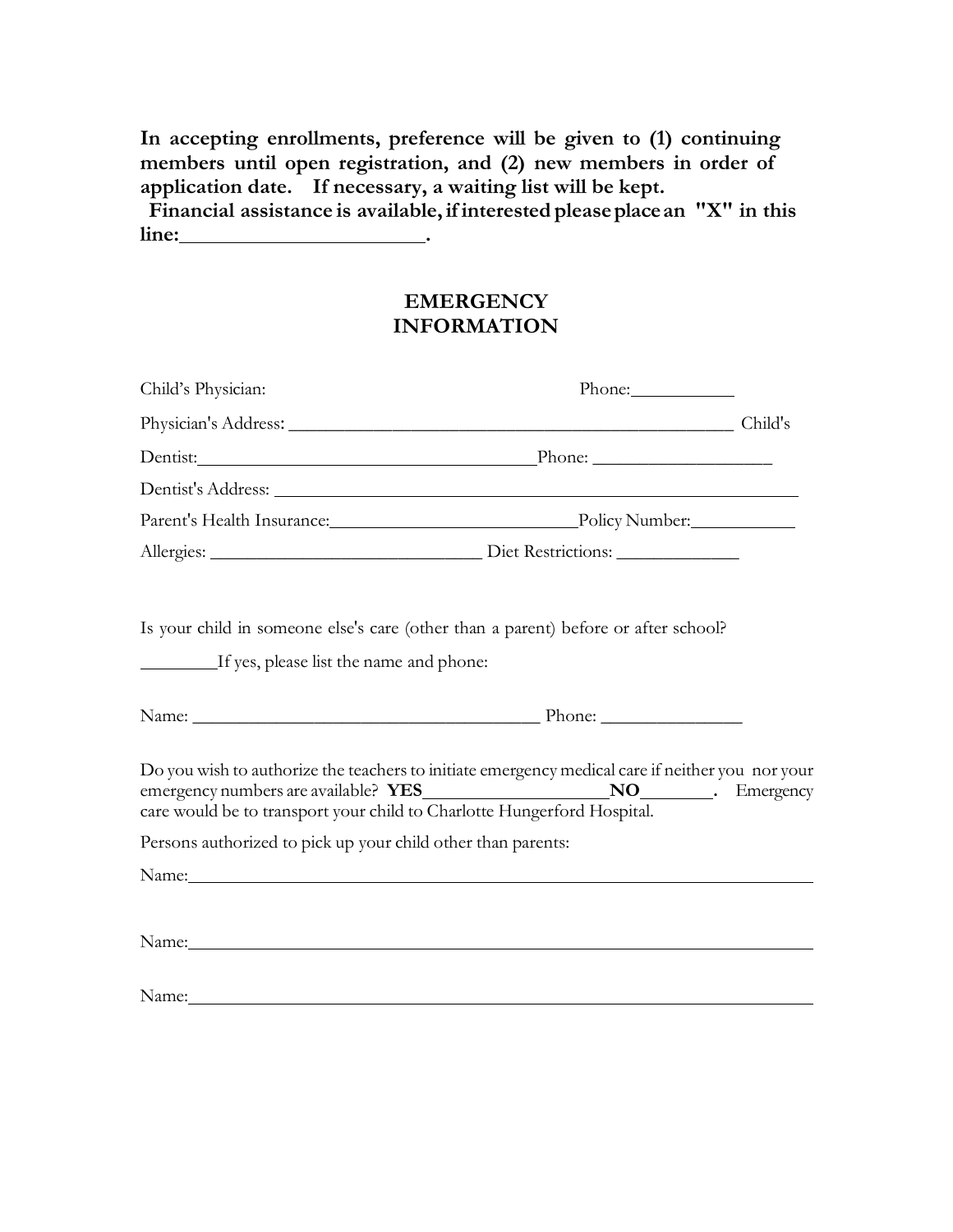#### **FINANCIALAGREEMENT**

The Monthly tuition is payable in full on the first of every month. If a child is admitted to class prior to or on the first of the month, that entire month's tuition is due at entry. If a child is admitted after the 15<sup>th</sup>, one-half of the month's tuition is due at entry.

Tuition is considered late after the 10<sup>th</sup> day of the month. A \$5.00 fee will be added to your tuition beginning on the 11<sup>th</sup> day. Also a 1.5% interest rate will accrue after 30 days on any unpaid balance. A mandatory \$25.00 fee for ANY returned check. PVCC will NOT redeposit checks. A new check needs to be left in the tuition box and when it clears the returned check will be given to you.

If tuition is not paid in full before the next month, the child will not be allowed to attend the Center. Special consideration can be made by the Board of Directors on an as needed basis. This request should be made by the child's parent/guardian in writing. The child will be allowed to return to the Center as soon as the conditions made and agreed upon by all interested parties are rectified.

Fifteen days' notice must be given to the Board of Directors in writing if a parent/guardian intends to withdraw a child, otherwise, the one month=s tuition will be forfeited unless the vacancy can be filled within 4 school days. After fifteen days, pre-paid tuition will be refunded only if the withdrawal occurs prior to the last six weeks of the Center=s school year. Any check for refunded tuition will be made a t the end of a six week waiting period.

All checks should be made payable to: The Pleasant Valley Children's Center or PVCC and should be dropped in the tuition box in the school or mailed to: The Pleasant Valley Children's Center, P.O.Box 132, Pleasant Valley CT 06063-0132

#### **Monthly Tuition rates:**

Mon-Wed-Fri 9-12 - \$195 monthly; with extended day till 2 pm on Fridays \$225 Tu-Th 9:00-11:30- \$150 monthly

The non-refundable registration fee of \$25.00 is payable upon application. (No registration fee will be required for children enrolling in our program if they registered on or after 12/31, of any given year).

I have read and fully understand the terms outlined in this agreement Parent **signature Date**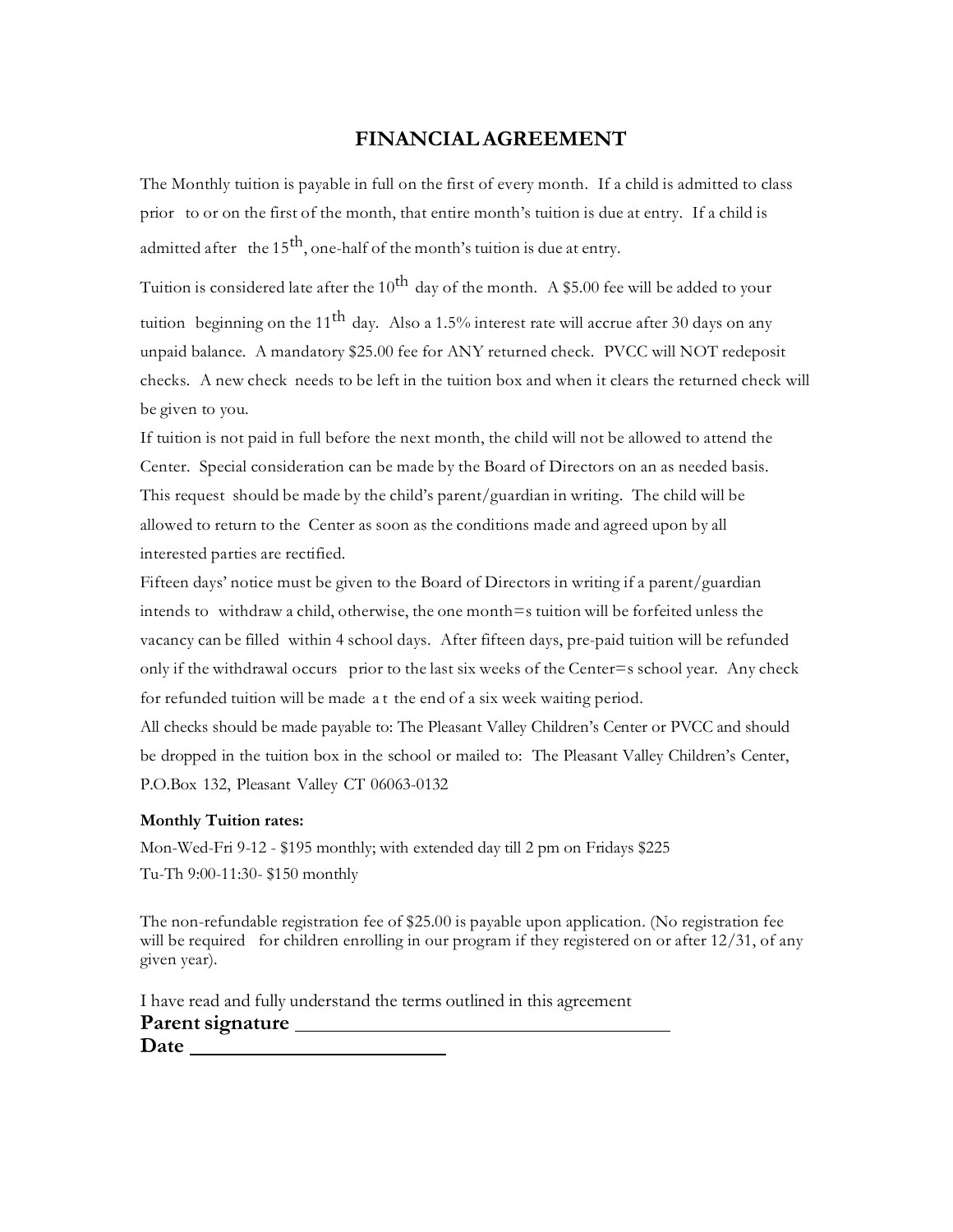|    | with The Pleasant Valley Children's Center.                                                                                                                                                                                                                                                                                                                                                                    |  |
|----|----------------------------------------------------------------------------------------------------------------------------------------------------------------------------------------------------------------------------------------------------------------------------------------------------------------------------------------------------------------------------------------------------------------|--|
|    |                                                                                                                                                                                                                                                                                                                                                                                                                |  |
|    | authorized vehicle with The Pleasant Valley Children's Center.                                                                                                                                                                                                                                                                                                                                                 |  |
|    |                                                                                                                                                                                                                                                                                                                                                                                                                |  |
|    | school year, for use on the PVCC website                                                                                                                                                                                                                                                                                                                                                                       |  |
|    |                                                                                                                                                                                                                                                                                                                                                                                                                |  |
|    | 4. I hereby grant permission for my child's medical records to be forwarded, upon request, to the<br>school system that he/she will attend.                                                                                                                                                                                                                                                                    |  |
|    |                                                                                                                                                                                                                                                                                                                                                                                                                |  |
| 5. | In the event that I cannot be reached to make arrangements for emergency medical attention at the<br>time of an illness or accident. I hereby authorize trained staff to administer First Aid and/or CPR<br>to my child when needed. I hereby authorize The Pleasant Valley Children's Center to take my<br>child to Charlotte Hungerford Hospital. Any expenses incurred will be borne to the child's family. |  |
|    | ** I would like to be included in the Class List with my name, address and phone<br>number listed to be distributed to both classes? Yes or No.                                                                                                                                                                                                                                                                |  |
|    | ** I would like to be included in PVCC's E-Mail distribution list? Yes or No.                                                                                                                                                                                                                                                                                                                                  |  |
|    | If UNABLE to contact parents, whom should we contact to pick up your child:<br>***We Must Have 3 Names in Order to Meet State Requirements.***                                                                                                                                                                                                                                                                 |  |
|    | Name: Phone: Phone: Phone: 2014                                                                                                                                                                                                                                                                                                                                                                                |  |
|    | Name: Phone: Phone: Phone: Phone: Phone: Phone: Phone: Phone: Phone: Phone: Phone: Phone: Phone: Phone: Phone: Phone: Phone: Phone: Phone: Phone: Phone: Phone: Phone: Phone: Phone: Phone: Phone: Phone: Phone: Phone: Phone:                                                                                                                                                                                 |  |
|    | Name: Phone: Phone: Phone:                                                                                                                                                                                                                                                                                                                                                                                     |  |
|    |                                                                                                                                                                                                                                                                                                                                                                                                                |  |
|    | the contact listed above. Signed:                                                                                                                                                                                                                                                                                                                                                                              |  |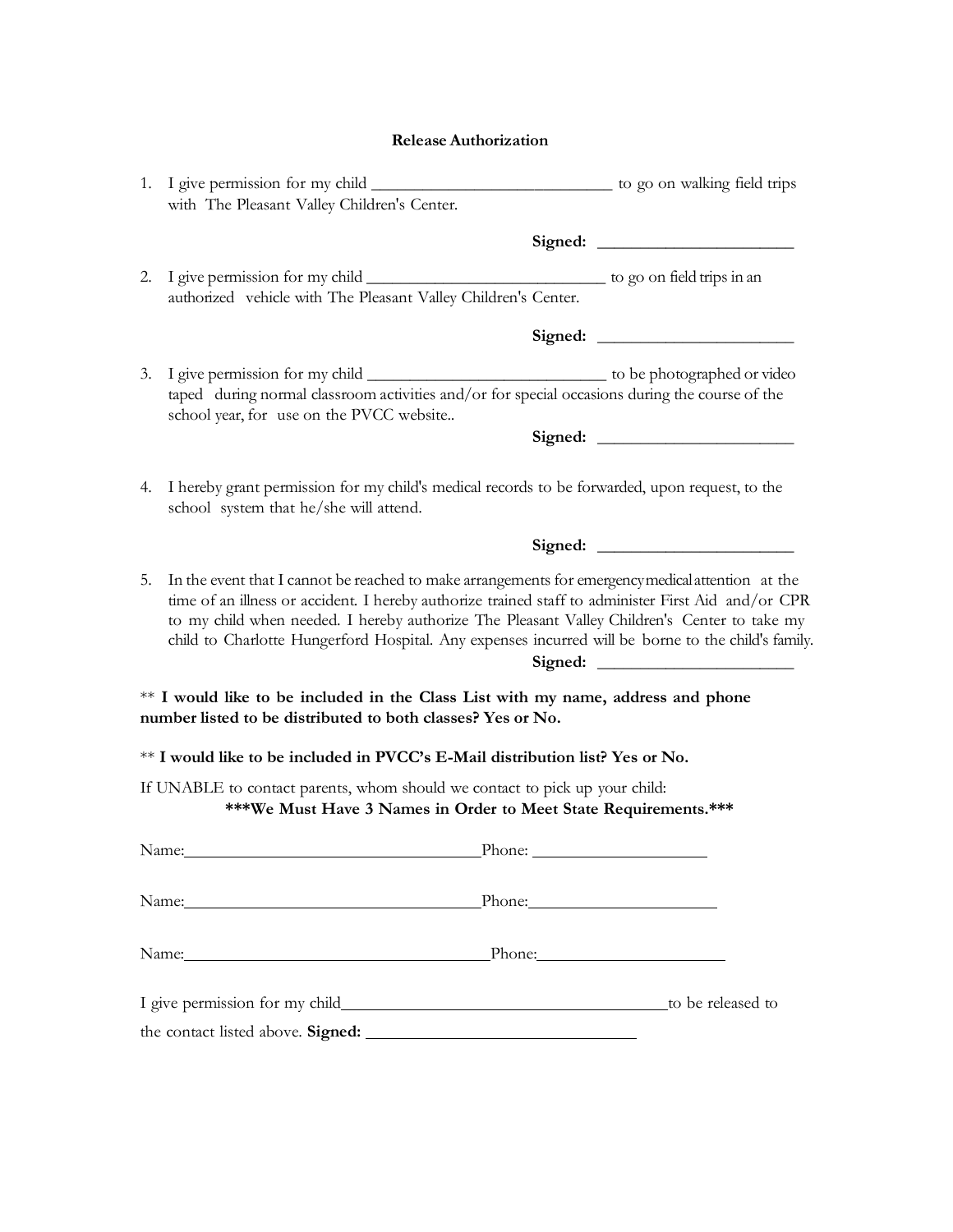| Hearing |  |
|---------|--|
|         |  |

Has your child had any ear/hearing examinations or treatments? **\_\_\_\_\_\_\_\_\_\_\_\_** When?

**\_\_\_\_\_\_\_\_\_\_\_\_\_\_\_\_\_\_\_\_\_\_\_\_\_\_\_\_\_\_** Results: **\_\_\_\_\_\_\_\_\_\_\_\_\_\_\_\_\_\_**

Do you have any concerns about your child's hearing? If yes, please explain

## **VISION**

| Has your child ever had a vision examination or treatment? |          |
|------------------------------------------------------------|----------|
| When?                                                      | Results: |

Do you have any concerns about your child's sight? If yes, please explain.

#### **SPEECH**

| At what age did your child first begin to speak? |  |
|--------------------------------------------------|--|
| Does your child: (please circle the best answer) |  |

| Talk a lot?                                           | YES | NO. |
|-------------------------------------------------------|-----|-----|
| Seem to speak as well as other children the same age? | YES | NO. |
| Speak so you can understand him/her?                  | YES | NO. |
| Speak so other adults can understand him/her?         | YES | NO  |
| Speak so other children can understand him/her?       | YES | NΟ  |

## **PHYSICAL DEVELOPMENT**

At what age did your child start crawling? \_\_\_\_\_, walking? \_ Do you have any concerns about your child's motor control or development?

Was there anything unusual about the pregnancy with your child? If yes, please explain: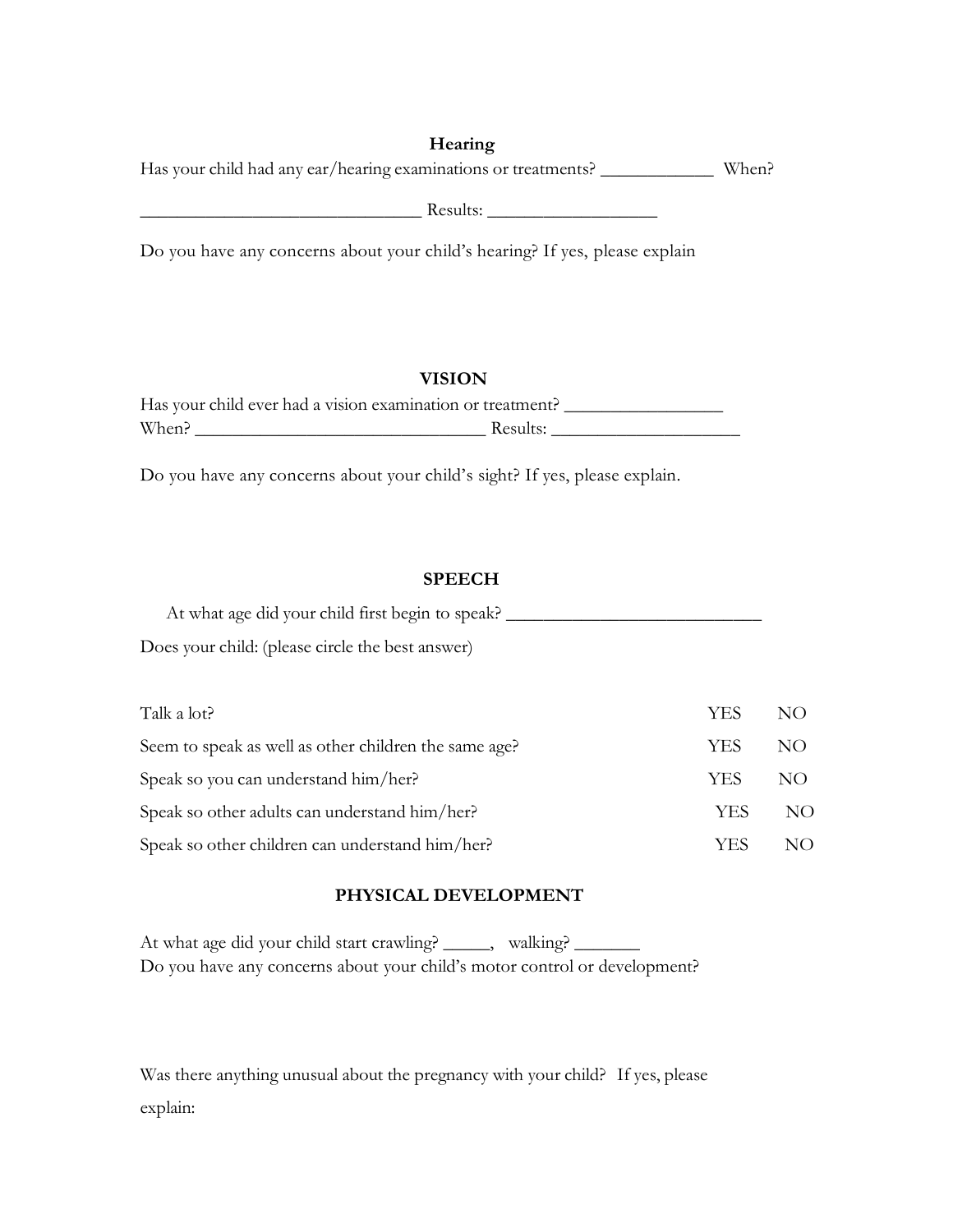Has your child ever been hospitalized or seriously injured? If yes, please explain:

Does your child have any special fears? (Dogs, Darkness, Etc.)

Has your child ever been to nursery school or a day care center? If yes, please describe.

What are your child's favorite games and toys?

Does your child spend time with other children? Please describe what your child does when playing with children.

What does your child do when s/he is excited/angry/frustrated or has to wait for something? How does s/he show her/his feelings?

What does your child do when trying to figure out how to do something and the first thing tried doesn't work?

How does your child respond when s/he has a chance to explore new things or try something new?

Does your child make plans for what s/he is going to do?